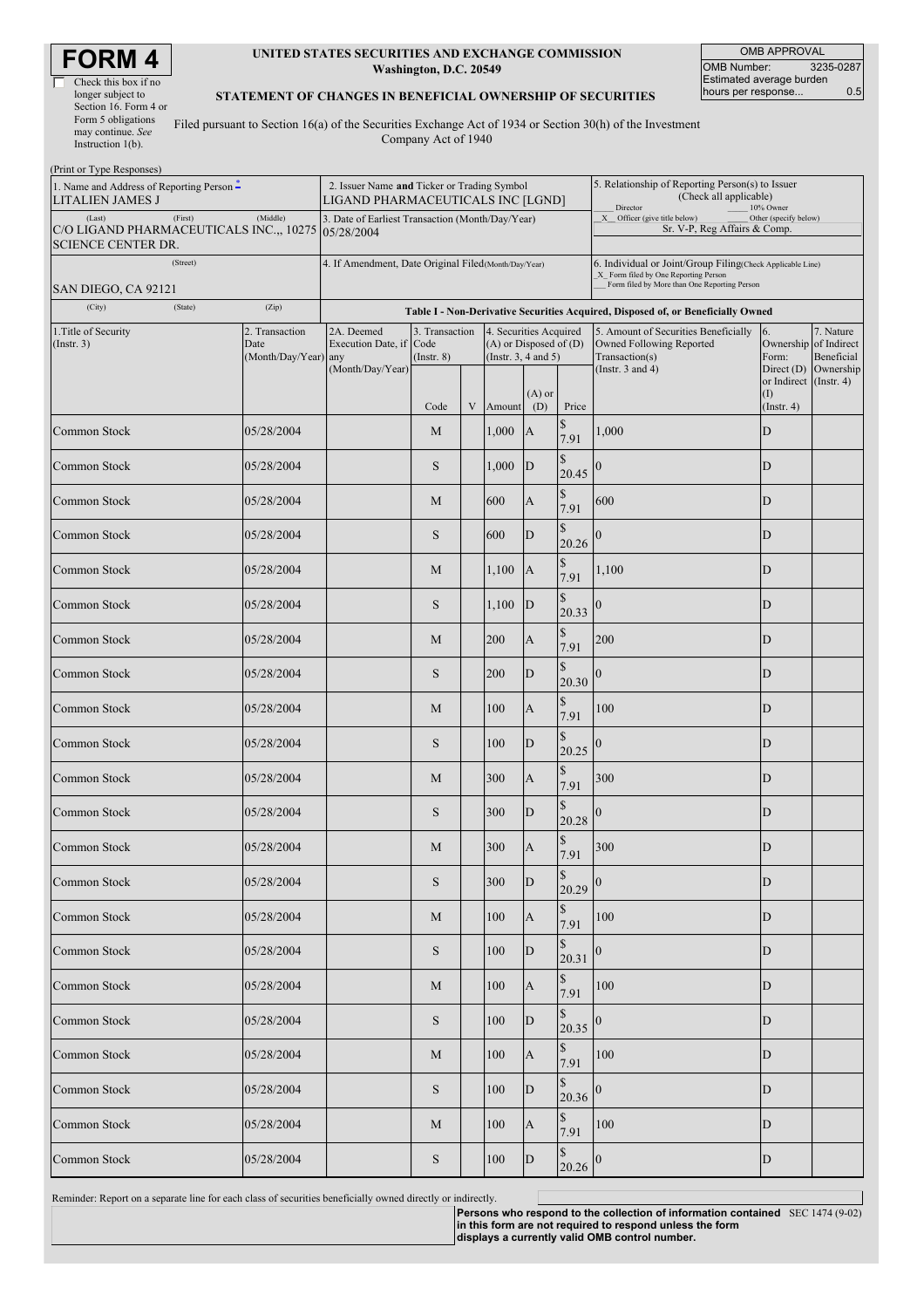| Table II - Derivative Securities Acquired, Disposed of, or Beneficially Owned<br>(e.g., puts, calls, warrants, options, convertible securities) |                       |                                  |                                                 |      |  |          |                 |                                                             |            |                           |                         |             |                                                   |                              |                  |
|-------------------------------------------------------------------------------------------------------------------------------------------------|-----------------------|----------------------------------|-------------------------------------------------|------|--|----------|-----------------|-------------------------------------------------------------|------------|---------------------------|-------------------------|-------------|---------------------------------------------------|------------------------------|------------------|
|                                                                                                                                                 |                       |                                  |                                                 |      |  |          |                 |                                                             |            |                           |                         |             |                                                   |                              |                  |
| 1. Title of<br>Derivative                                                                                                                       | 2.<br>Conversion Date | 3. Transaction                   | 3A. Deemed<br>Execution Date, if Transaction of | 4.   |  |          |                 | 5. Number 6. Date Exercisable and<br><b>Expiration Date</b> |            | 7. Title and<br>Amount of |                         |             | 8. Price of 9. Number of<br>Derivative Derivative | 10.<br>Ownership of Indirect | 11. Nature       |
| Security                                                                                                                                        |                       | or Exercise (Month/Day/Year) any |                                                 | Code |  |          |                 | Derivative (Month/Day/Year)                                 |            | Underlying                |                         | Security    | Securities                                        | Form of                      | Beneficial       |
| $($ Instr. 3 $)$                                                                                                                                | Price of              |                                  | (Month/Day/Year) (Instr. 8)                     |      |  |          | Securities      |                                                             |            | Securities                |                         | (Insert. 5) | Beneficially                                      | Derivative                   | Ownership        |
|                                                                                                                                                 | Derivative            |                                  |                                                 |      |  |          | Acquired        |                                                             |            | (Instr. $3$ and $4$ )     |                         |             | Owned                                             | Security:                    | $($ Instr. 4 $)$ |
|                                                                                                                                                 | Security              |                                  |                                                 |      |  | $(A)$ or | Disposed        |                                                             |            |                           |                         |             | Following<br>Reported                             | Direct (D)<br>or Indirect    |                  |
|                                                                                                                                                 |                       |                                  |                                                 |      |  | of(D)    |                 |                                                             |            |                           |                         |             | Transaction(s) $(I)$                              |                              |                  |
|                                                                                                                                                 |                       |                                  |                                                 |      |  |          | (Instr. $3, 4,$ |                                                             |            |                           |                         |             | $($ Instr. 4 $)$                                  | (Insert. 4)                  |                  |
|                                                                                                                                                 |                       |                                  |                                                 |      |  | and $5)$ |                 |                                                             |            |                           |                         |             |                                                   |                              |                  |
|                                                                                                                                                 |                       |                                  |                                                 |      |  |          |                 |                                                             |            |                           | Amount                  |             |                                                   |                              |                  |
|                                                                                                                                                 |                       |                                  |                                                 |      |  |          |                 | Date                                                        | Expiration | Title                     | <sub>or</sub><br>Number |             |                                                   |                              |                  |
|                                                                                                                                                 |                       |                                  |                                                 |      |  |          |                 | Exercisable                                                 | Date       |                           | of                      |             |                                                   |                              |                  |
|                                                                                                                                                 |                       |                                  |                                                 | Code |  |          | $V(A)$ (D)      |                                                             |            |                           | <b>Shares</b>           |             |                                                   |                              |                  |
| Employee                                                                                                                                        |                       |                                  |                                                 |      |  |          |                 |                                                             |            |                           |                         |             |                                                   |                              |                  |
| Stock                                                                                                                                           |                       |                                  |                                                 |      |  |          |                 |                                                             |            | Common                    |                         |             |                                                   |                              |                  |
| Option                                                                                                                                          | \$7.91                | 05/28/2004                       |                                                 | M    |  |          |                 | $1,000$ 01/25/2003 $\frac{(1)}{(25/2003)}$ 07/25/2012       |            | Stock                     | 1,000                   | \$20.45     | 79,000                                            | D                            |                  |
| (right to                                                                                                                                       |                       |                                  |                                                 |      |  |          |                 |                                                             |            |                           |                         |             |                                                   |                              |                  |
| buy)                                                                                                                                            |                       |                                  |                                                 |      |  |          |                 |                                                             |            |                           |                         |             |                                                   |                              |                  |
| Employee                                                                                                                                        |                       |                                  |                                                 |      |  |          |                 |                                                             |            |                           |                         |             |                                                   |                              |                  |
| Stock                                                                                                                                           |                       |                                  |                                                 |      |  |          |                 |                                                             |            |                           |                         |             |                                                   |                              |                  |
| Option                                                                                                                                          | \$7.91                | 05/28/2004                       |                                                 | M    |  |          | 600             | $01/25/2003$ <sup>(1)</sup> $07/25/2012$                    |            | Common<br>Stock           | 600                     | \$20.26     | 78,400                                            | D                            |                  |
| (right to                                                                                                                                       |                       |                                  |                                                 |      |  |          |                 |                                                             |            |                           |                         |             |                                                   |                              |                  |
| buy)                                                                                                                                            |                       |                                  |                                                 |      |  |          |                 |                                                             |            |                           |                         |             |                                                   |                              |                  |
| Employee                                                                                                                                        |                       |                                  |                                                 |      |  |          |                 |                                                             |            |                           |                         |             |                                                   |                              |                  |
| Stock                                                                                                                                           |                       |                                  |                                                 |      |  |          |                 |                                                             |            | Common                    |                         |             |                                                   |                              |                  |
| Option                                                                                                                                          | \$7.91                | 05/28/2004                       |                                                 | M    |  |          |                 | $1,100$ 01/25/2003 $\frac{(1)}{(25/2003)}$ 07/25/2012       |            | Stock                     | 1,100                   | \$20.33     | 77,300                                            | D                            |                  |
| (right to                                                                                                                                       |                       |                                  |                                                 |      |  |          |                 |                                                             |            |                           |                         |             |                                                   |                              |                  |
| buy)                                                                                                                                            |                       |                                  |                                                 |      |  |          |                 |                                                             |            |                           |                         |             |                                                   |                              |                  |
| Employee                                                                                                                                        |                       |                                  |                                                 |      |  |          |                 |                                                             |            |                           |                         |             |                                                   |                              |                  |
| Stock                                                                                                                                           |                       |                                  |                                                 |      |  |          |                 |                                                             |            | Common                    |                         |             |                                                   |                              |                  |
| Option                                                                                                                                          | \$7.91                | 05/28/2004                       |                                                 | M    |  |          | 200             | $01/25/2003$ <sup>(1)</sup> $07/25/2012$                    |            | Stock                     | 200                     | \$20.30     | 77,100                                            | D                            |                  |
| (right to                                                                                                                                       |                       |                                  |                                                 |      |  |          |                 |                                                             |            |                           |                         |             |                                                   |                              |                  |
| buy)                                                                                                                                            |                       |                                  |                                                 |      |  |          |                 |                                                             |            |                           |                         |             |                                                   |                              |                  |
| Employee                                                                                                                                        |                       |                                  |                                                 |      |  |          |                 |                                                             |            |                           |                         |             |                                                   |                              |                  |
| Stock                                                                                                                                           |                       |                                  |                                                 |      |  |          |                 |                                                             |            |                           |                         |             |                                                   |                              |                  |
| Option                                                                                                                                          | \$7.91                | 05/28/2004                       |                                                 | M    |  |          | 100             | $01/25/2003$ <sup>(1)</sup> $07/25/2012$                    |            | Common                    | 100                     | \$20.25     | 77,000                                            | D                            |                  |
| (right to                                                                                                                                       |                       |                                  |                                                 |      |  |          |                 |                                                             |            | Stock                     |                         |             |                                                   |                              |                  |
| buy)                                                                                                                                            |                       |                                  |                                                 |      |  |          |                 |                                                             |            |                           |                         |             |                                                   |                              |                  |
| Employee                                                                                                                                        |                       |                                  |                                                 |      |  |          |                 |                                                             |            |                           |                         |             |                                                   |                              |                  |
| Stock                                                                                                                                           |                       |                                  |                                                 |      |  |          |                 |                                                             |            |                           |                         |             |                                                   |                              |                  |
| Option                                                                                                                                          | \$7.91                | 05/28/2004                       |                                                 | M    |  |          | 300             | $01/25/2003$ <sup>(1)</sup> $07/25/2012$                    |            | Common                    | 300                     | \$20.28     | 76,700                                            | D                            |                  |
| (right to                                                                                                                                       |                       |                                  |                                                 |      |  |          |                 |                                                             |            | Stock                     |                         |             |                                                   |                              |                  |
| buy)                                                                                                                                            |                       |                                  |                                                 |      |  |          |                 |                                                             |            |                           |                         |             |                                                   |                              |                  |
| Employee                                                                                                                                        |                       |                                  |                                                 |      |  |          |                 |                                                             |            |                           |                         |             |                                                   |                              |                  |
| Stock                                                                                                                                           |                       |                                  |                                                 |      |  |          |                 |                                                             |            | Common                    |                         |             |                                                   |                              |                  |
| Option                                                                                                                                          | \$7.91                | 05/28/2004                       |                                                 | M    |  |          | 300             | $01/25/2003$ <sup>(1)</sup> $07/25/2012$                    |            | Stock                     | 300                     | \$20.29     | 76,400                                            | $\mathbf D$                  |                  |
| (right to                                                                                                                                       |                       |                                  |                                                 |      |  |          |                 |                                                             |            |                           |                         |             |                                                   |                              |                  |
| buy)                                                                                                                                            |                       |                                  |                                                 |      |  |          |                 |                                                             |            |                           |                         |             |                                                   |                              |                  |
| Employee                                                                                                                                        |                       |                                  |                                                 |      |  |          |                 |                                                             |            |                           |                         |             |                                                   |                              |                  |
| Stock                                                                                                                                           |                       |                                  |                                                 |      |  |          |                 |                                                             |            | Common                    |                         |             |                                                   |                              |                  |
| Option                                                                                                                                          | \$7.91                | 05/28/2004                       |                                                 | M    |  |          | 100             | $01/25/2003$ <sup>(1)</sup> $07/25/2012$                    |            | Stock                     | 100                     | \$20.31     | 76,300                                            | D                            |                  |
| (right to                                                                                                                                       |                       |                                  |                                                 |      |  |          |                 |                                                             |            |                           |                         |             |                                                   |                              |                  |
| buy)                                                                                                                                            |                       |                                  |                                                 |      |  |          |                 |                                                             |            |                           |                         |             |                                                   |                              |                  |
| Employee                                                                                                                                        |                       |                                  |                                                 |      |  |          |                 |                                                             |            |                           |                         |             |                                                   |                              |                  |
| Stock                                                                                                                                           |                       |                                  |                                                 |      |  |          |                 |                                                             |            | Common                    |                         |             |                                                   |                              |                  |
| Option                                                                                                                                          | \$7.91                | 05/28/2004                       |                                                 | M    |  |          | 100             | $01/25/2003$ <sup>(1)</sup> $07/25/2012$                    |            | Stock                     | 100                     | \$20.35     | 76,200                                            | D                            |                  |
| (right to                                                                                                                                       |                       |                                  |                                                 |      |  |          |                 |                                                             |            |                           |                         |             |                                                   |                              |                  |
| buy)                                                                                                                                            |                       |                                  |                                                 |      |  |          |                 |                                                             |            |                           |                         |             |                                                   |                              |                  |
| Employee                                                                                                                                        |                       |                                  |                                                 |      |  |          |                 |                                                             |            |                           |                         |             |                                                   |                              |                  |
| Stock                                                                                                                                           |                       |                                  |                                                 |      |  |          |                 |                                                             |            | Common                    |                         |             |                                                   |                              |                  |
| Option                                                                                                                                          | \$7.91                | 05/28/2004                       |                                                 | M    |  |          | 100             | $01/25/2003$ <sup>(1)</sup> $07/25/2012$                    |            | Stock                     | 100                     | \$20.36     | 76,100                                            | D                            |                  |
| (right to                                                                                                                                       |                       |                                  |                                                 |      |  |          |                 |                                                             |            |                           |                         |             |                                                   |                              |                  |
| buy)                                                                                                                                            |                       |                                  |                                                 |      |  |          |                 |                                                             |            |                           |                         |             |                                                   |                              |                  |
| Employee                                                                                                                                        |                       |                                  |                                                 |      |  |          |                 |                                                             |            |                           |                         |             |                                                   |                              |                  |
| Stock                                                                                                                                           |                       |                                  |                                                 |      |  |          |                 |                                                             |            | Common                    |                         |             |                                                   |                              |                  |
| Option                                                                                                                                          | \$7.91                | 05/28/2004                       |                                                 | M    |  |          | 100             | $01/25/2003$ <sup>(1)</sup> $07/25/2012$                    |            | Stock                     | 100                     | \$20.26     | 76,000                                            | $\mathbf D$                  |                  |
| (right to                                                                                                                                       |                       |                                  |                                                 |      |  |          |                 |                                                             |            |                           |                         |             |                                                   |                              |                  |
| buy)                                                                                                                                            |                       |                                  |                                                 |      |  |          |                 |                                                             |            |                           |                         |             |                                                   |                              |                  |

# **Reporting Owners**

| <b>Reporting Owner Name / Address</b> |  | <b>Relationships</b>       |  |              |  |  |  |  |
|---------------------------------------|--|----------------------------|--|--------------|--|--|--|--|
|                                       |  | Director 10% Owner Officer |  | <b>Other</b> |  |  |  |  |
| <b>ILITALIEN JAMES J</b>              |  |                            |  |              |  |  |  |  |